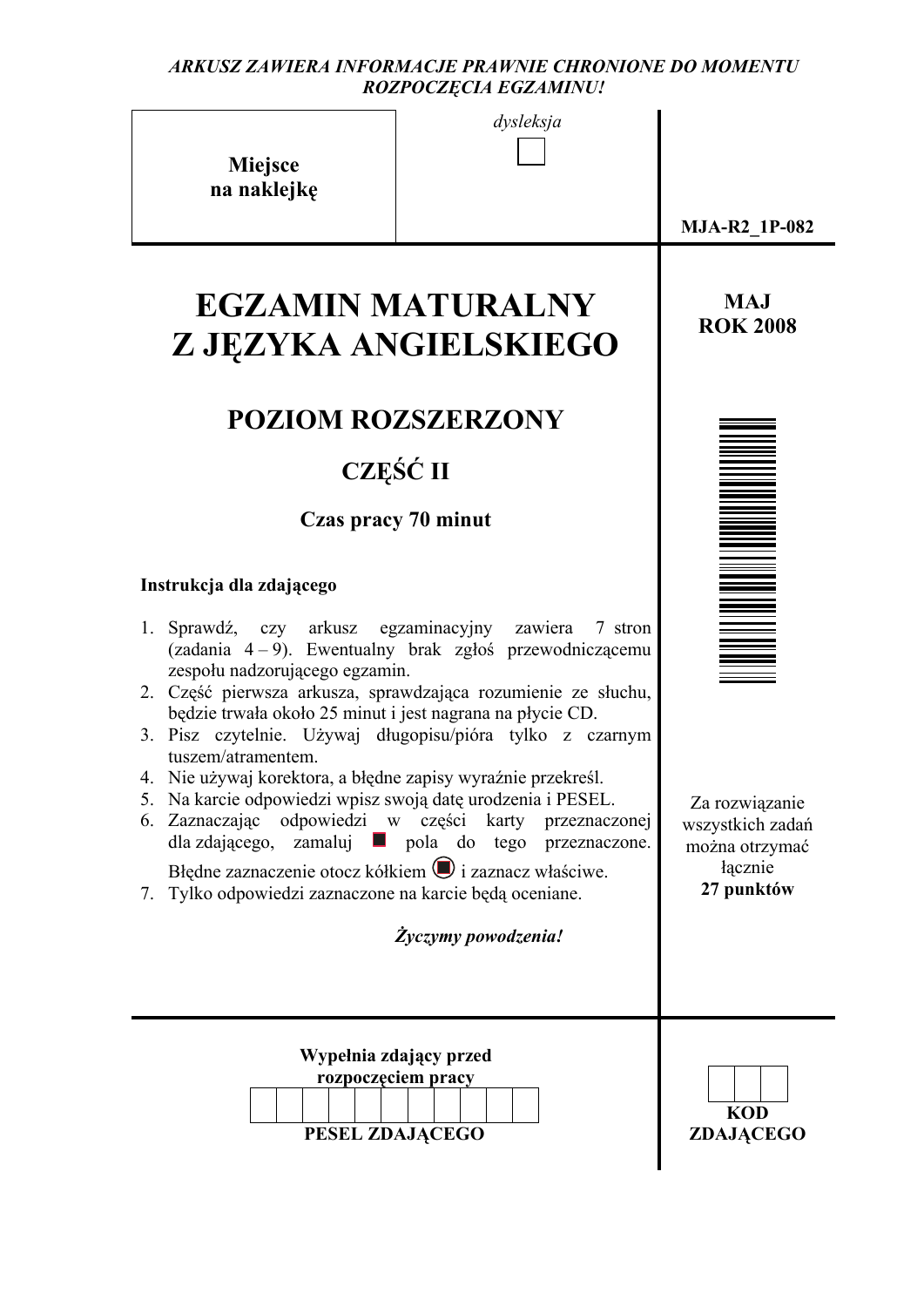## **ROZUMIENIE ZE SŁUCHU**

## **Zadanie 4.** *(5 pkt)*

**Usłyszysz dwukrotnie fragment komunikatu dla studentów. Na podstawie usłyszanych informacji zdecyduj, które z podanych zdań są zgodne z treścią tekstu (TRUE), a które nie (FALSE). Zaznacz znakiem X odpowiednią rubrykę w tabeli. Za każdą poprawną odpowiedź otrzymasz 1 punkt.** 

|      |                                                                           | <b>TRUE</b> | <b>FALSE</b> |
|------|---------------------------------------------------------------------------|-------------|--------------|
| 4.1. | Full-time students are entitled to free dental treatment.                 |             |              |
| 4.2. | Registration with the University Health Service is optional.              |             |              |
| 4.3. | You need to make an appointment to attend the medical interview.          |             |              |
| 4.4. | Students receive a medical record card during the interview.              |             |              |
| 4.5. | Short-term students should be prepared to pay for emergency<br>treatment. |             |              |

## *PRZENIEŚ ROZWIĄZANIA NA KARTĘ ODPOWIEDZI!*

## **Zadanie 5.** *(5 pkt)*

**Usłyszysz dwukrotnie wypowiedzi pięciu osób na temat pobytu w Nowym Jorku. Przyporządkuj poszczególnym osobom nagłówki odnoszące się do ich wypowiedzi. Wpisz odpowiednią literę (A–F) w każdą kratkę (5.1. – 5.5). Jeden nagłówek nie pasuje do żadnej wypowiedzi.** 

**Za każdą poprawną odpowiedź otrzymasz 1 punkt.**

- **A.** NOT FOR THE WHOLE FAMILY
- **B.** NOT A UNIQUE PLACE ANY MORE
- **C.** AN OVERRATED TOURIST ATTRACTION
- **D.** MORE DANGEROUS THAN IT SEEMS
- **E.** A CITY THAT NEVER SLEEPS
- **F.** UNEXPECTED HOSPITALITY

| 5.1. |  |
|------|--|
| 5.2. |  |
| 5.3. |  |
| 5.4. |  |
| 5.5. |  |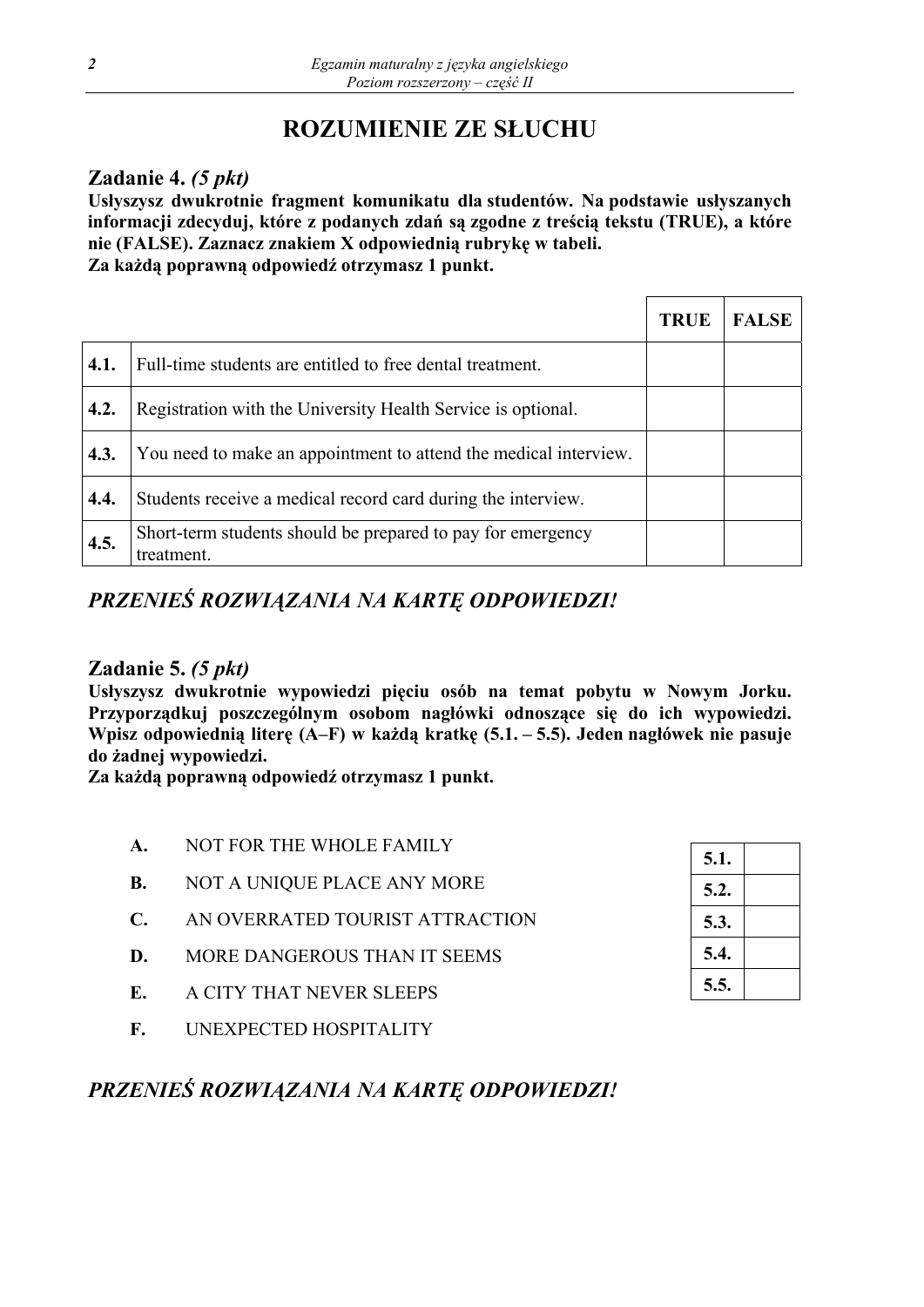## **Zadanie 6.** *(5 pkt)*

**Usłyszysz dwukrotnie wywiad z aktorką. Z podanych możliwości odpowiedzi wybierz**  właściwą, zgodną z treścią tekstu. Zakreśl literę A, B, C lub D. Za każdą poprawną **odpowiedź otrzymasz 1 punkt.** 

## **6.1. The role was stressful for Helen Mirren because**

- **A.** she disliked being questioned about the effort she put into it.
- **B.** she did not know what the Queen might think of the film.
- **C.** she was worried what the royal writer would include in his review.
- **D.** she expected the Queen to have a drink rather than watch the film.

## **6.2. While preparing for the role Helen Mirren**

- **A.** learnt to imitate the Queen's way of speaking.
- **B.** did not feel like reading about the Queen.
- **C.** met the author of the book *The Little Princesses*.
- **D.** did not find looking at portraits helpful.

## **6.3. The deer scene was difficult for her because**

- **A.** it was too personal for her.
- **B.** she was too moved to act.
- **C.** the deer was not a real animal.
- **D.** the surroundings made her feel uneasy.

## **6.4. In her opinion, playing a real person**

- **A.** makes the actor intimidating.
- **B.** is bound to be a huge success.
- **C.** proves how talented the actor is.
- **D.** is something best avoided.

#### **6.5. The strongest image Helen has of the Queen is**

- **A.** the way the Queen shook her hand when she met her.
- **B.** the picture of the teenage Queen driving a car.
- **C.** the image of the Queen as a teenage girl.
- **D.** the aura of authority surrounding the young monarch.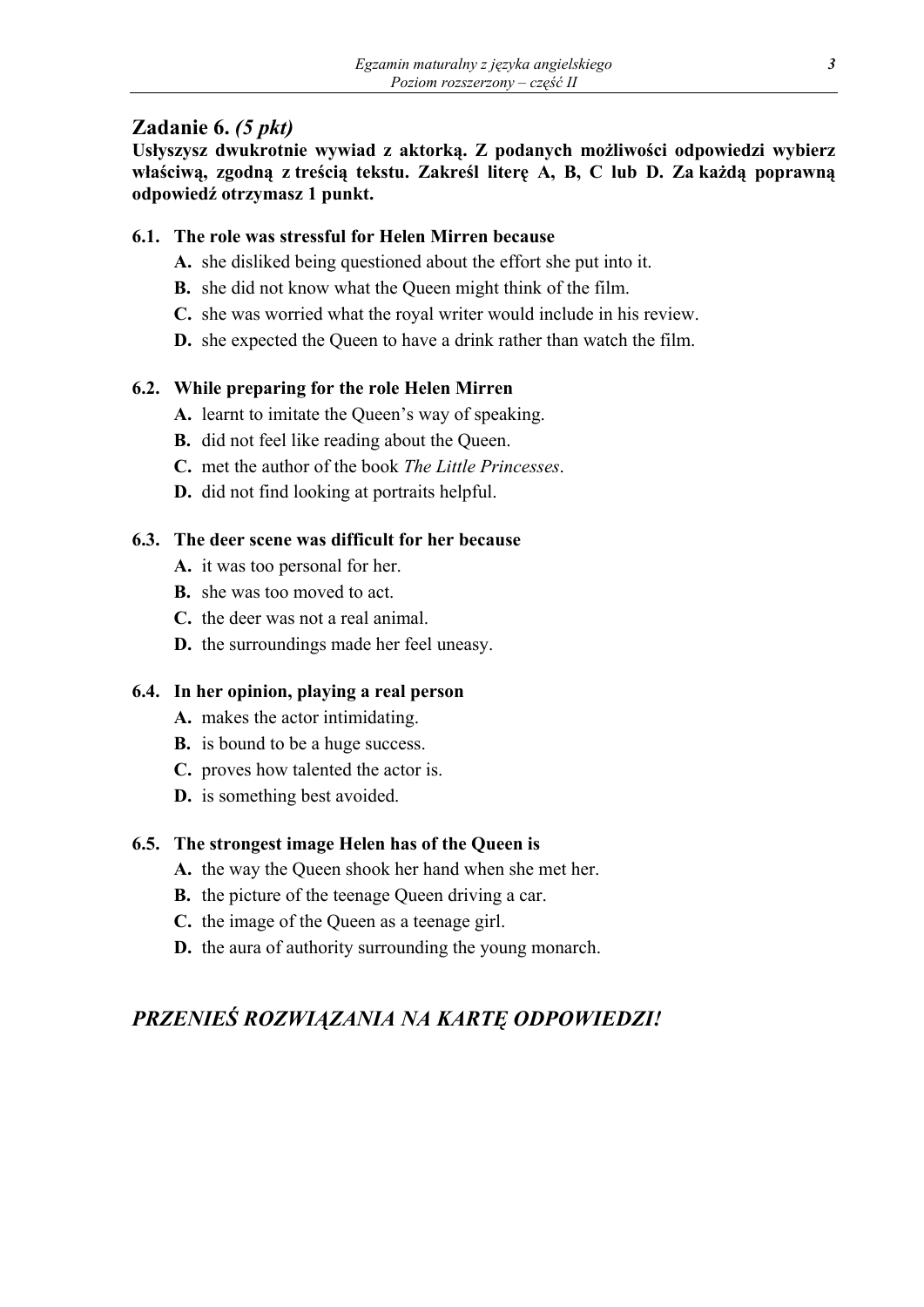## **ROZUMIENIE TEKSTU CZYTANEGO I ROZPOZNAWANIE STRUKTUR LEKSYKALNO-GRAMATYCZNYCH**

#### **Zadanie 7.** *(5 pkt)*

#### **Przeczytaj poniższy tekst. Z podanych możliwości odpowiedzi wybierz właściwą, zgodną z treścią tekstu. Zakreśl literę A, B, C lub D. Za każdą poprawną odpowiedź otrzymasz 1 punkt.**

I used to have these dreams about being a career woman. I wanted shoulder pads, briefcases and mobile phones. I wanted designer clothes and a flat which had wooden floors and white sofas and enormous bowls of lilies on every polished fruitwood table. I wanted a Mercedes sports car and chunky gold jewellery.

Unfortunately, life in PR is probably not the best way of going about it because PR seems to be one of the worst paid professions in the world. I know what I should have done, I should have gone into the City, because I graduated at the tail end of the eighties boom, and I could have made a mint, but I never had a very good brain for money, or numbers, and I would have been hopeless. And PR seemed like the easiest option. It sounded glamorous, exciting, and I wouldn't have to start as a secretary, which I was loath to do, because I would hate to have people asking me what I did for a living. In PR I was able to start as a Public Relations Assistant.

I answered an ad in the *Guardian*, and I went along for the interview. The offices of Joe Cooper PR were in a back street in Kilburn, not the most pleasant of areas, and from the outside it just looked like a big warehouse, but inside it was magnificent. A huge loft, wooden floors, brightly coloured chairs and velvet cushions, and a constant buzz of phone conversations from some of the most beautiful people I'd ever seen in my life.

And I looked completely wrong. There they were, everyone in jeans, super trendy T-shirts and big motorbike boots (which was the look at the time), and there I was in my little Jigsaw two-piece cream suit, with matching high heels and a briefcase clutched in my hand to look more professional.

I remember thinking when I walked in, 'Why oh why didn't I research this before I came,' but then Joe Cooper came to shake my hand. 'You must be Libby,' he said, and as soon as I met him I knew I'd like him, and, more importantly, I knew he'd like me. And he did. And I started next week on a pittance, but I loved it. God, how I loved it.

Within a month, all my friends were green with envy, because I was already on first name terms with some of the hottest celebrities on TV, and I spent my days helping the executives, typing press releases, occasionally babysitting those celebrities on their excursions to radio and television shows where they plugged their latest book, or programme, or film. And I was so excited, and I met so many people, and my Jigsaw suit was placed firmly at the back of my wardrobe as I dressed like the others and fitted in.

My social life is swings and roundabouts. Sometimes I'm on a social whirl, out almost every night, grateful for the odd night in, watching television and catching up on my sleep. But then everything will slow down for a while, and I'll be in every night.

I talk to Jules every day, about five times, even if we don't really have anything to say to each other, which we don't usually, because what news can you possibly tell someone you last spoke to an hour ago? We usually end up talking nonsense. She'll phone me up and say, 'I've just eaten half a packet of biscuits and a cheese and pickle sandwich. I feel sick.'

Or I'll phone her and say, 'I'm just calling to say hi.'

And she'll sigh and say, 'Hi. Any news?'

'No. You?'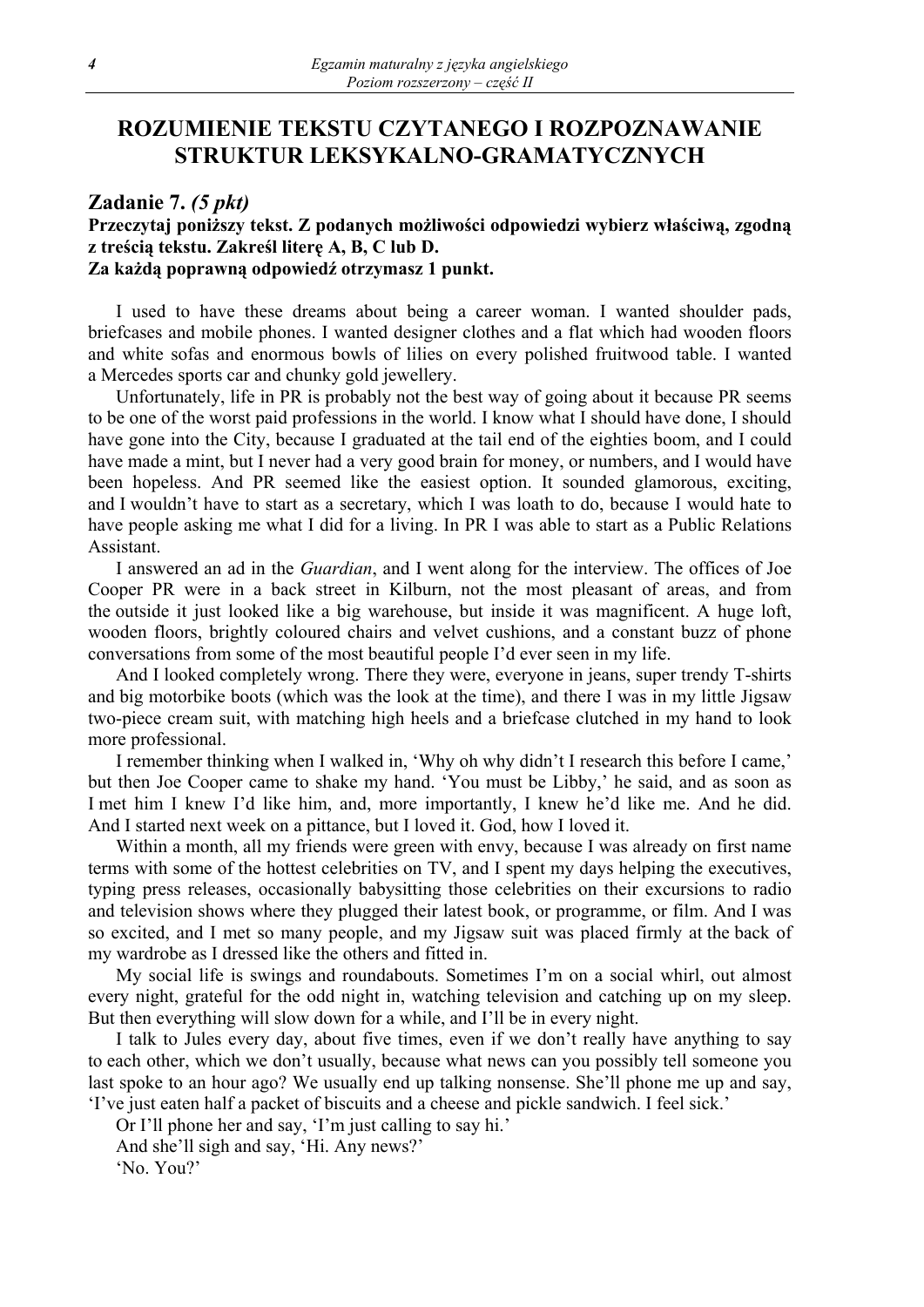'No.'

'Okay, talk to you later.'

'Okay.'

Jules is my sister, my friend, my touchstone. Not that she is, of course, she just feels like it, and Jules is the wisest woman I know. I'll sit and bore her with my latest adventure, and she'll listen very quietly, wait for a few seconds when I've finished before speaking, which used to bother me because I thought that she was bored, but actually what she is doing is thinking about what I have said, formulating an opinion, and when she gives me advice it's always spot on, even if it might not be exactly what I want to hear.

*abridged from Jane Green, 'Mr Maybe'* 

## **7.1. The first two paragraphs make you think that the narrator wishes she**

- **A.** were a secretary in the City.
- **B.** were able to earn more money.
- **C.** had more understanding friends.
- **D.** had not left university in the 80s.

## **7.2. On the day of the interview, the woman**

- **A.** realized that it was wrong to wear jeans to work.
- **B.** admired the exterior of the company main building.
- **C.** was overwhelmed by the interior of the company offices.
- **D.** regretted the fact that nobody noticed her elegant clothes.

#### **7.3. Her job in PR involved, among other things,**

- **A.** interviewing celebrities.
- **B.** issuing public statements.
- **C.** looking after celebrities' kids.
- **D.** accompanying famous people.

#### **7.4. The woman's social life**

- **A.** is rather varied.
- **B.** always exhausts her.
- **C.** is spoilt by her sister.
- **D.** has changed recently.

#### **7.5. The narrator presents Jules as a person**

- **A.** whose opinions do not make much sense.
- **B.** whose life stories she always finds boring.
- **C.** who persists in talking about unhealthy diets.
- **D.** who tends to provide her with the right counsel.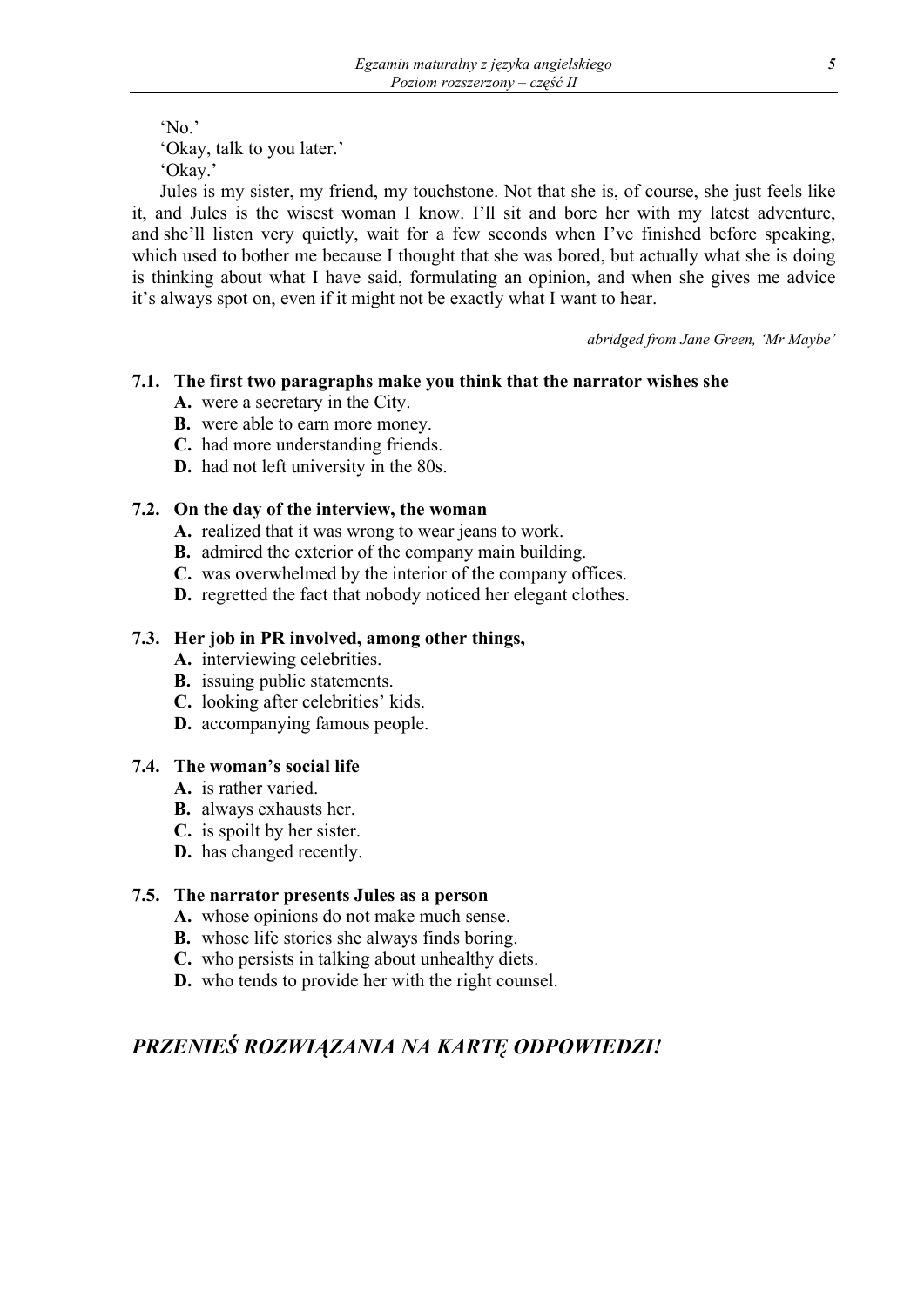## **Zadanie 8.** *(4 pkt)*

**Przeczytaj uważnie tekst, z którego usunięto cztery zdania. Spośród zdań A–E dobierz brakujące tak, aby otrzymać spójny i logiczny tekst. W każdą lukę (8.1. – 8.4.) wpisz literę, którą oznaczone zostało brakujące zdanie. Jedno z podanych zdań nie pasuje do tekstu. Za każdą poprawną odpowiedź otrzymasz 1 punkt.** 

#### **THERE'S A BRAT IN MY KITCHEN**

If prime-time television is a social barometer, then we've become a nation of petrified parents afraid to stand up to our foul-mouthed, hyperactive, kicking and screaming children. Even if the media exaggerate the problem to grotesque proportions, giving in to children seems to be a modern disease.

**8.1.** Let me tell you a few of my own. Recently, I sat in my back garden watching a child repeatedly spit at and kick my daughter Imogen while his mother ignored him and sipped her tea. When I mumbled that maybe she could ask him to stop, she merely said: 'She obviously upset him. He's very sensitive.' On another occasion, when the same boy pushed a child, his mother rushed to his defence: 'Oh, why does he always get the blame?' But then I shouldn't cast stones. I started out as a naive mother with a Penelope Leach baby book to hand. From this I took the message that if I was cuddly and loving, that would be enough. **8.2.** \_\_\_\_\_\_\_\_\_\_

It is ironic that the country that once swore by 'spare the rod and spoil the child' and 'children should be seen and not heard' now resounds to the noise of whines and tantrums in every shopping centre. **8.3.** Linda Blair, a clinical psychologist, claims that they fear offending their children. 'We want children to be our friends. But we would help them to be more independent if we stopped over-indulging them.'

Some would say the rot set in during the 1960s and 1970s, when trendy parents were reluctant to do anything as 'heavy' as scold their children. After detailed studies of families in the 1970s, the American psychologist, Diana Baumrind, identified three types of parent: authoritarian parents, authoritative parents and permissive parents.

Suddenly, permissive parenting was seen as damaging. Children of authoritarian parents were often discontented, and mistrustful. Only authoritative parents stood out. **8.4.** Principles of authoritative parenting are outlined today in many books, on websites and on telephone helplines. So why are we still raising badly behaved kids?

*abridged from www.telegraph.co.uk* 

| A.        | Their children were independent, more popular, behaved better, and achieved<br>more highly than the other family types. |
|-----------|-------------------------------------------------------------------------------------------------------------------------|
| <b>B.</b> | Most of us have stories about brattish behaviour.                                                                       |
| C.        | It is common to hear parents whose children are misbehaving pleading<br>helplessly with them to stop.                   |
| D.        | However, many of us live far from our own families, with no sense<br>of community and little support.                   |
| E.        | However, I soon learnt that children need structure and firm guidance, too.                                             |